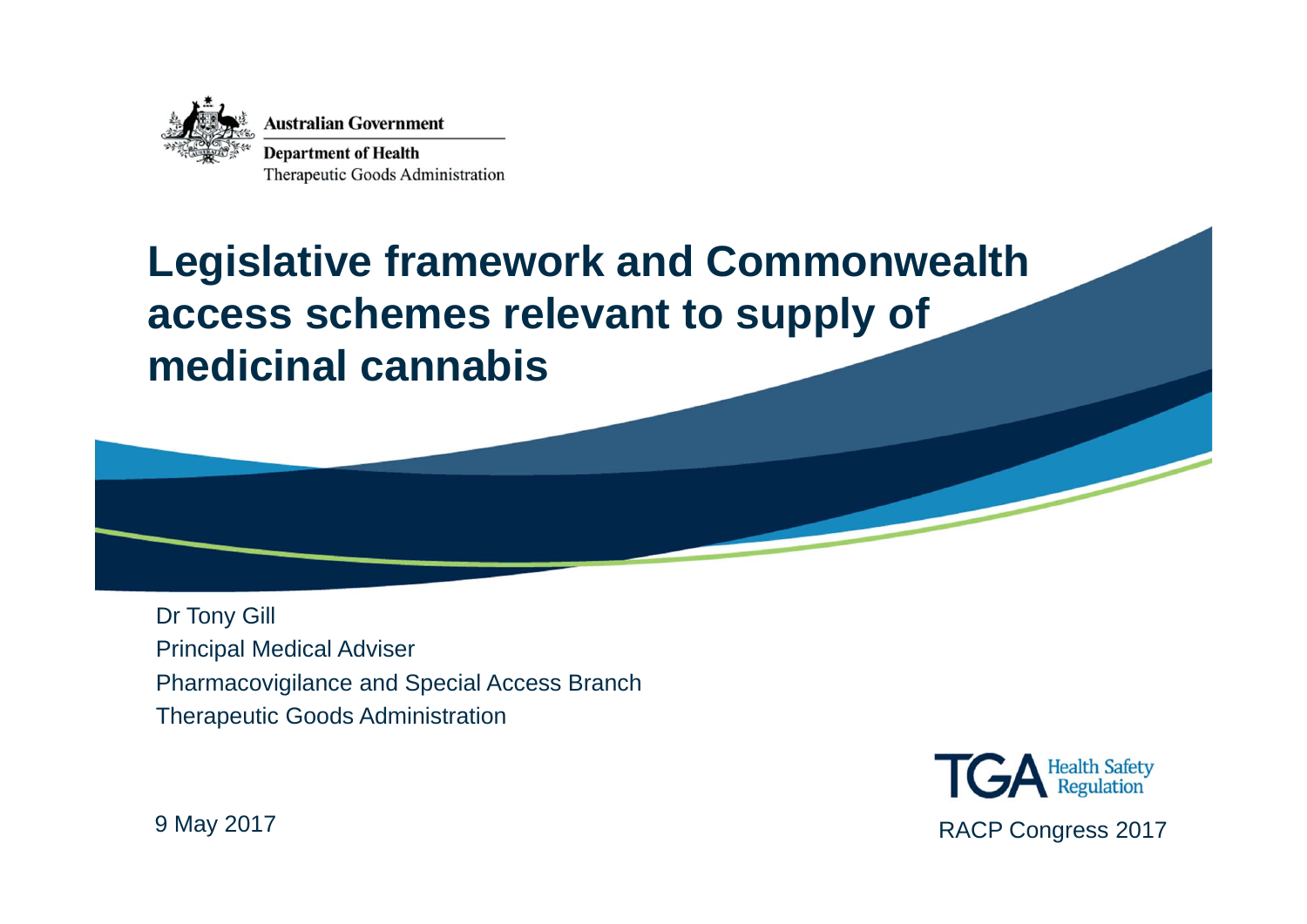

### **Covering**

- Legislative framework
- Current scheduling of Cannabis and THC for human therapeutic use in certain circumstances.
- TGA access pathways
- Interfaces with states and territories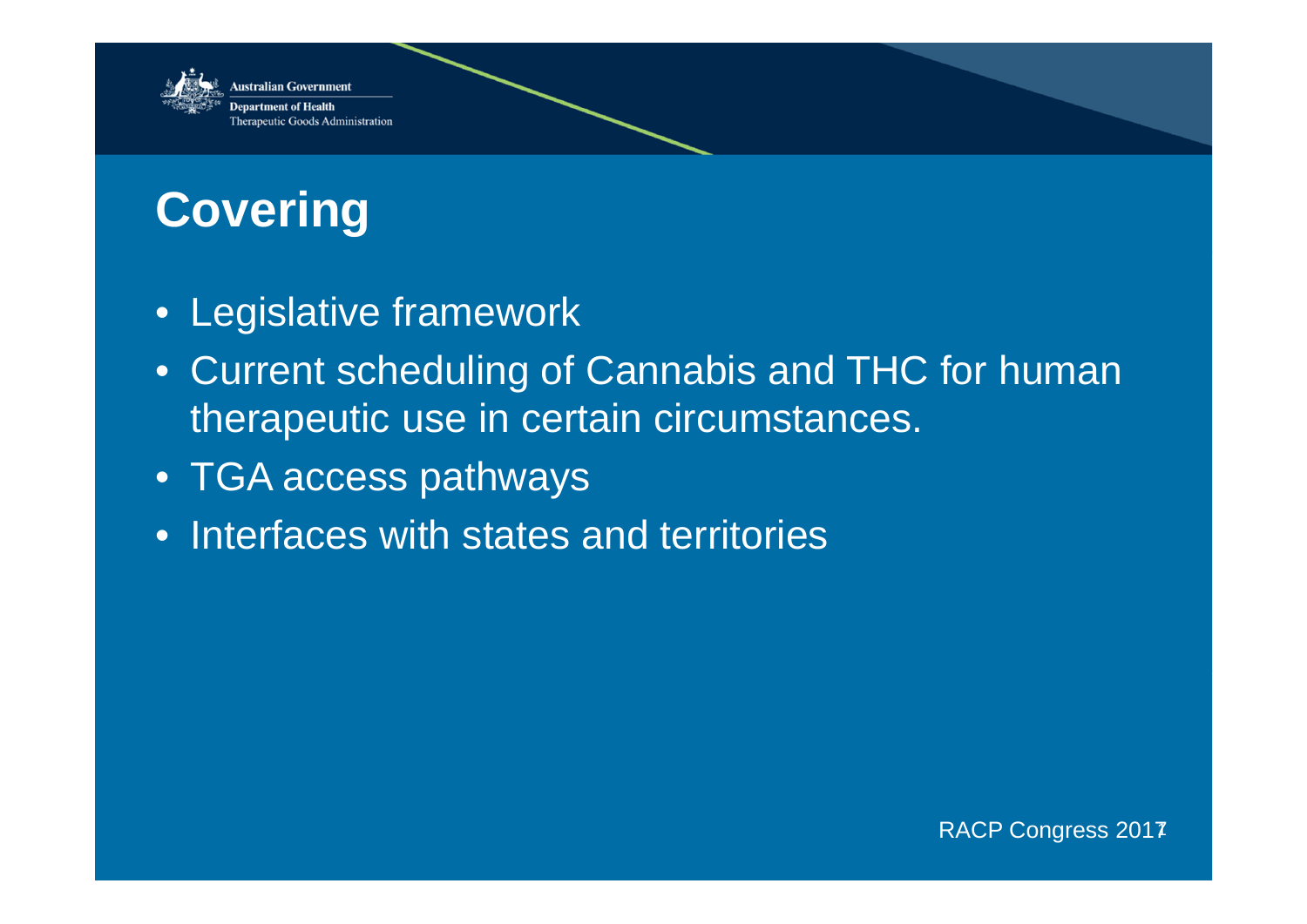

### **Legislative framework**

Commonwealth

- $\bullet$  Therapeutic Goods Act
	- Scheduling
	- Access
	- Manufacturing
- • Narcotic Drugs Act
	- Cultivation
	- Manufacture
- Customs (Prohibited Imports) Regulations
	- Importation

State/Territory

- •Drugs and poisons regulation
- Specific medicinal cannabis legislation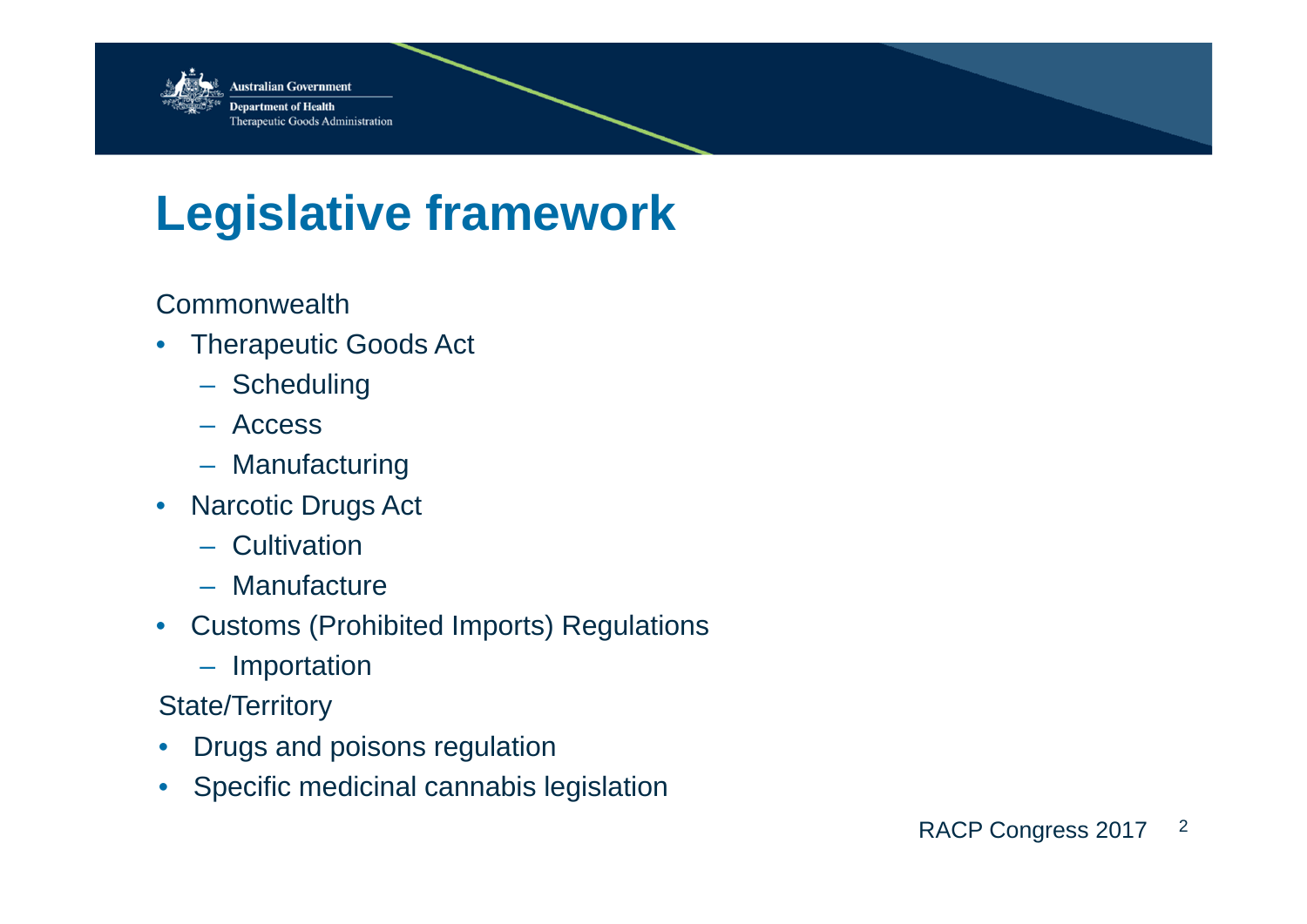

As of 1 June 2015

- Schedule 4 had added
	- CANNABIDIOL in preparations for therapeutic use containing 2 per cent or less of other cannabinoids found in cannabis.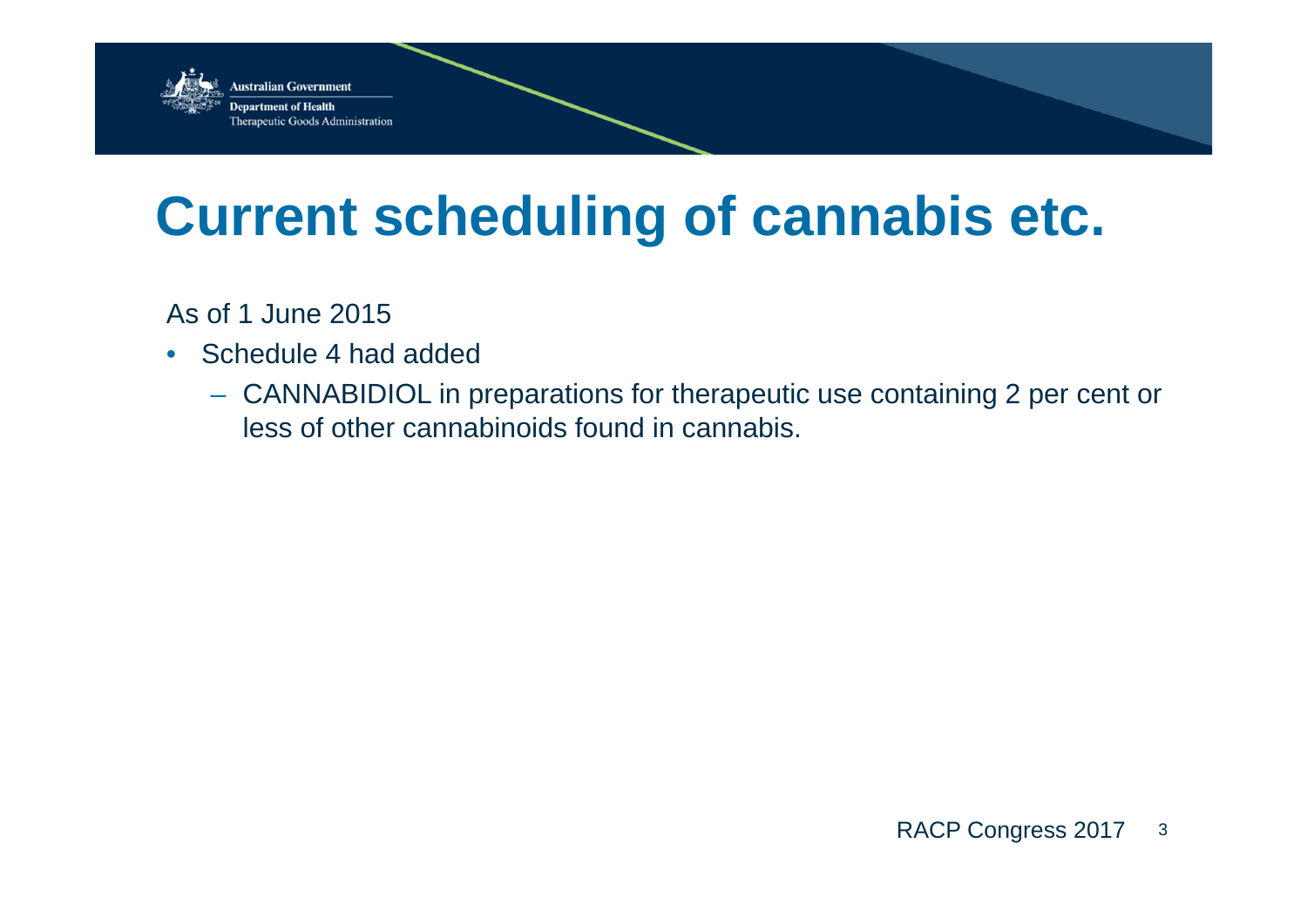

#### As of 1 November 2016

•Schedule 8 had added

> CANNABIS (including seeds, extracts, resins and the plant, and any part of the plant) **when prepared or packed for human therapeutic use**, when:

- a) cultivated or produced, or in products manufactured, **in accordance with the** *Narcotic Drugs Act 1967*; and/or
- b) for use in products manufactured in accordance with the *Narcotic Drugs Act 1967*; and/or
- **c) imported as therapeutic goods, or for use in therapeutic goods, for supply, in accordance with the** *Therapeutic Goods Act 1989***;** and/or
- **d) in therapeutic goods supplied in accordance with the** *Therapeutic Goods Act 1989***,**

**except when:**

i) **it is a product to which item 4, 8, 10, 11 or 12 of Schedule 5A to the Therapeutic Goods Regulations 1990** applies; or ……..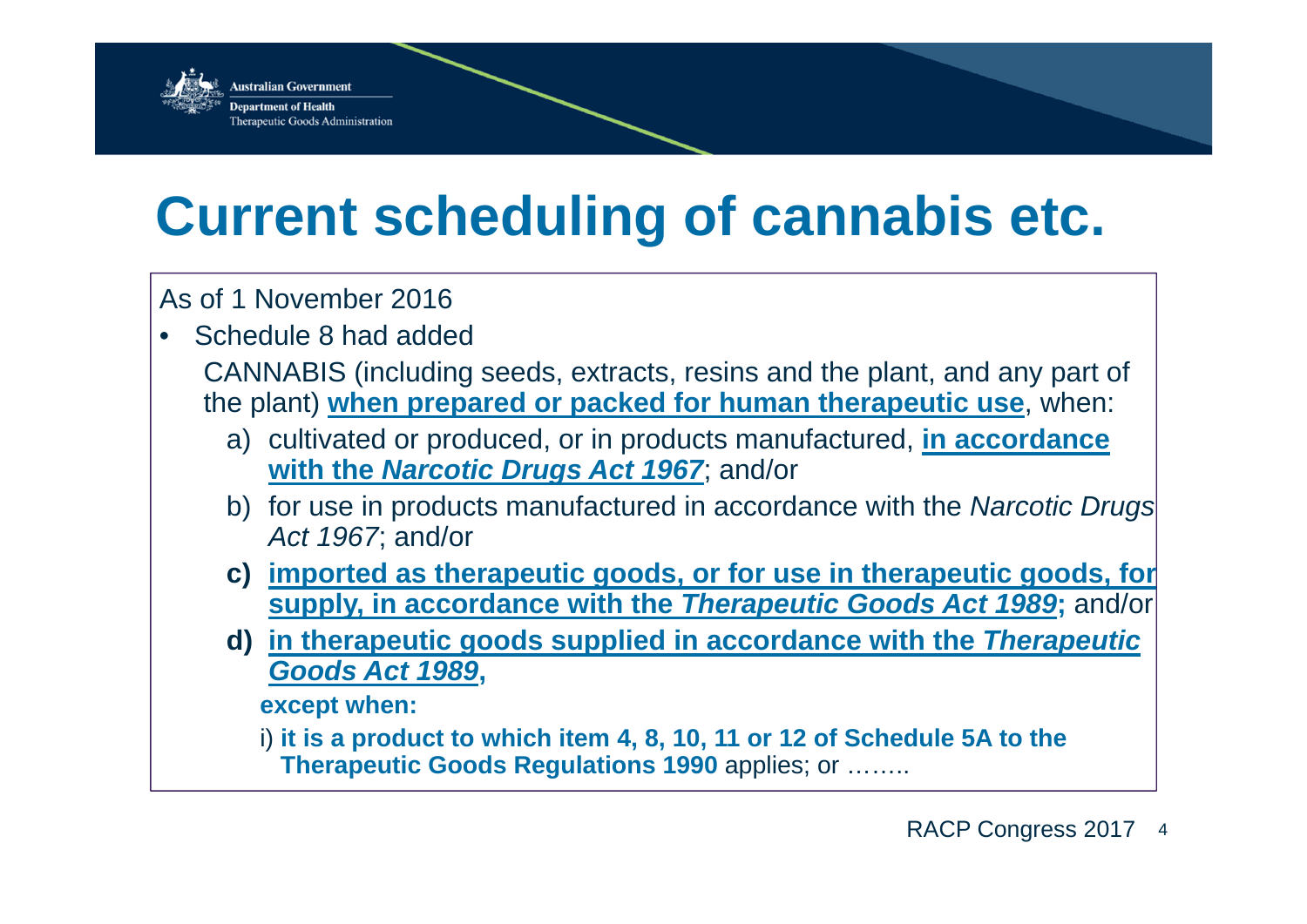

As of 1 November 2016

- Schedule 8 **also** had added
	- # TETRAHYDROCANNABINOLS when extracted from cannabis for **human therapeutic use**, when:
	- a) included in products **manufactured in accordance with the** *Narcotic Drugs Act 1967*; and/or
	- **b) imported as therapeutic goods, or for use in therapeutic goods, for supply, in accordance with the** *Therapeutic Goods Act 1989***;** and/or
	- c) in therapeutic goods supplied in accordance with the *Therapeutic Goods Act 1989,*

#### **except** when:

i) it is in a product to which item 4, 8, 10, 11 or 12 of Schedule 5A to the Therapeutic Goods Regulations 1990 applies; or …….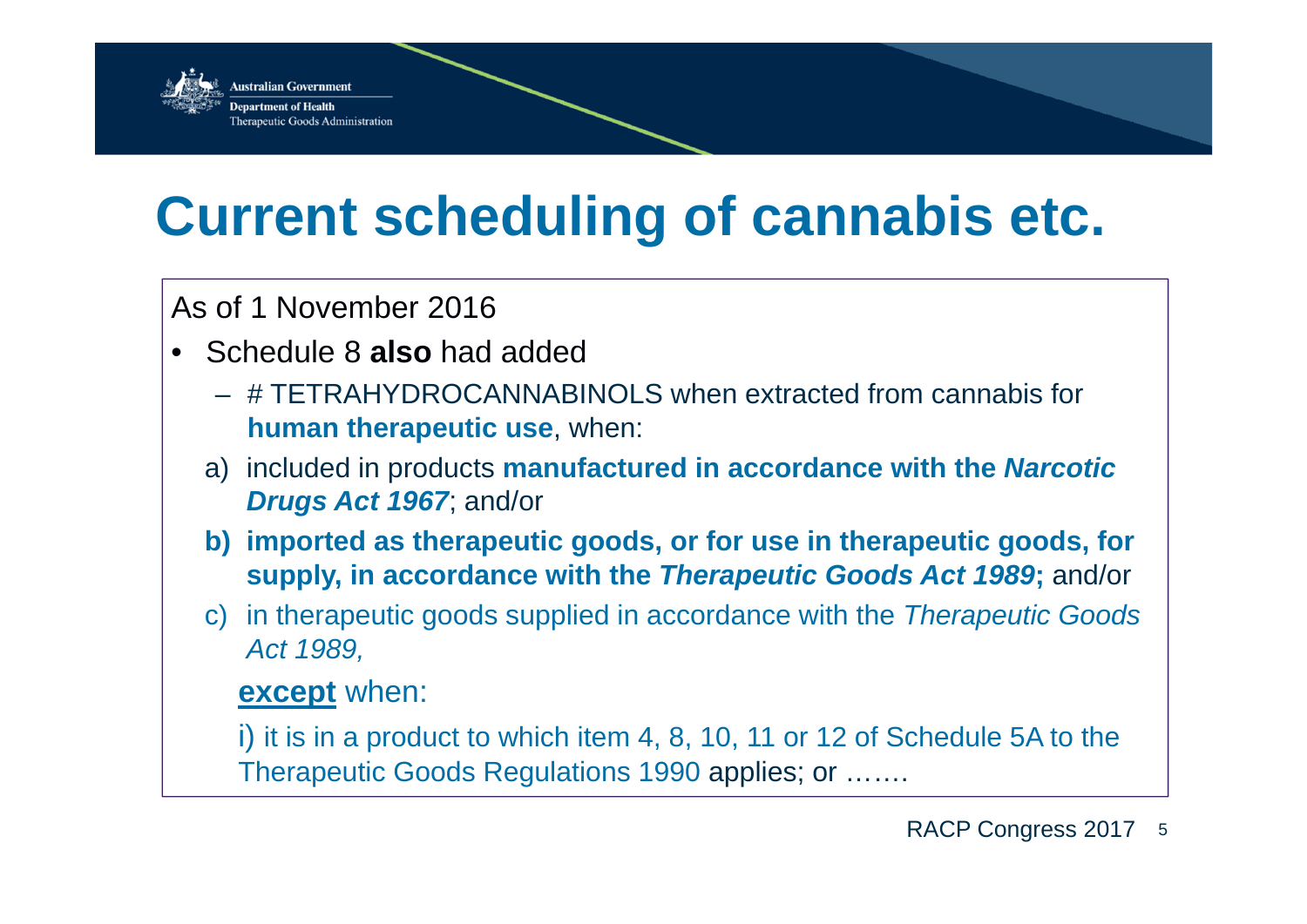

#### As of 1 November 2016 also added were

- $\bullet$  New Appendix D Item 1 entries for Cannabis and Tetrahydrocannabinols substances such that when S8 will only be available from or on the prescription or order of a medical practitioner authorised by states and territories, and
- • New Appendix K entries for Cannabis and Tetrahydrocannabinols (substances to be labelled with a warning regarding their sedation potential)

|                     | <b>Australian Government</b>                                                                                                                                                                                                                                                                                                                    |
|---------------------|-------------------------------------------------------------------------------------------------------------------------------------------------------------------------------------------------------------------------------------------------------------------------------------------------------------------------------------------------|
|                     | <b>Department of Health</b><br>Therapeutic Goods Administration                                                                                                                                                                                                                                                                                 |
|                     |                                                                                                                                                                                                                                                                                                                                                 |
|                     |                                                                                                                                                                                                                                                                                                                                                 |
|                     |                                                                                                                                                                                                                                                                                                                                                 |
|                     |                                                                                                                                                                                                                                                                                                                                                 |
|                     | POISONS STANDARD FEBRUARY 2017                                                                                                                                                                                                                                                                                                                  |
|                     |                                                                                                                                                                                                                                                                                                                                                 |
|                     | I. ANTHONY GILL, a delegate of the Secretary to the Department of Health for the purposes of<br>paragraph 52D(2)(b) of the Therapeutic Goods Act 1989 (the Act) and acting in accordance with<br>the Secretary's power under that paragraph of the Act, prepare this new Poisons Standard, in<br>substitution for the current Poisons Standard. |
|                     |                                                                                                                                                                                                                                                                                                                                                 |
|                     |                                                                                                                                                                                                                                                                                                                                                 |
| (Signed by)         |                                                                                                                                                                                                                                                                                                                                                 |
|                     |                                                                                                                                                                                                                                                                                                                                                 |
| <b>ANTHONY GILL</b> |                                                                                                                                                                                                                                                                                                                                                 |
|                     | Delegate of the Secretary to the Department of Health                                                                                                                                                                                                                                                                                           |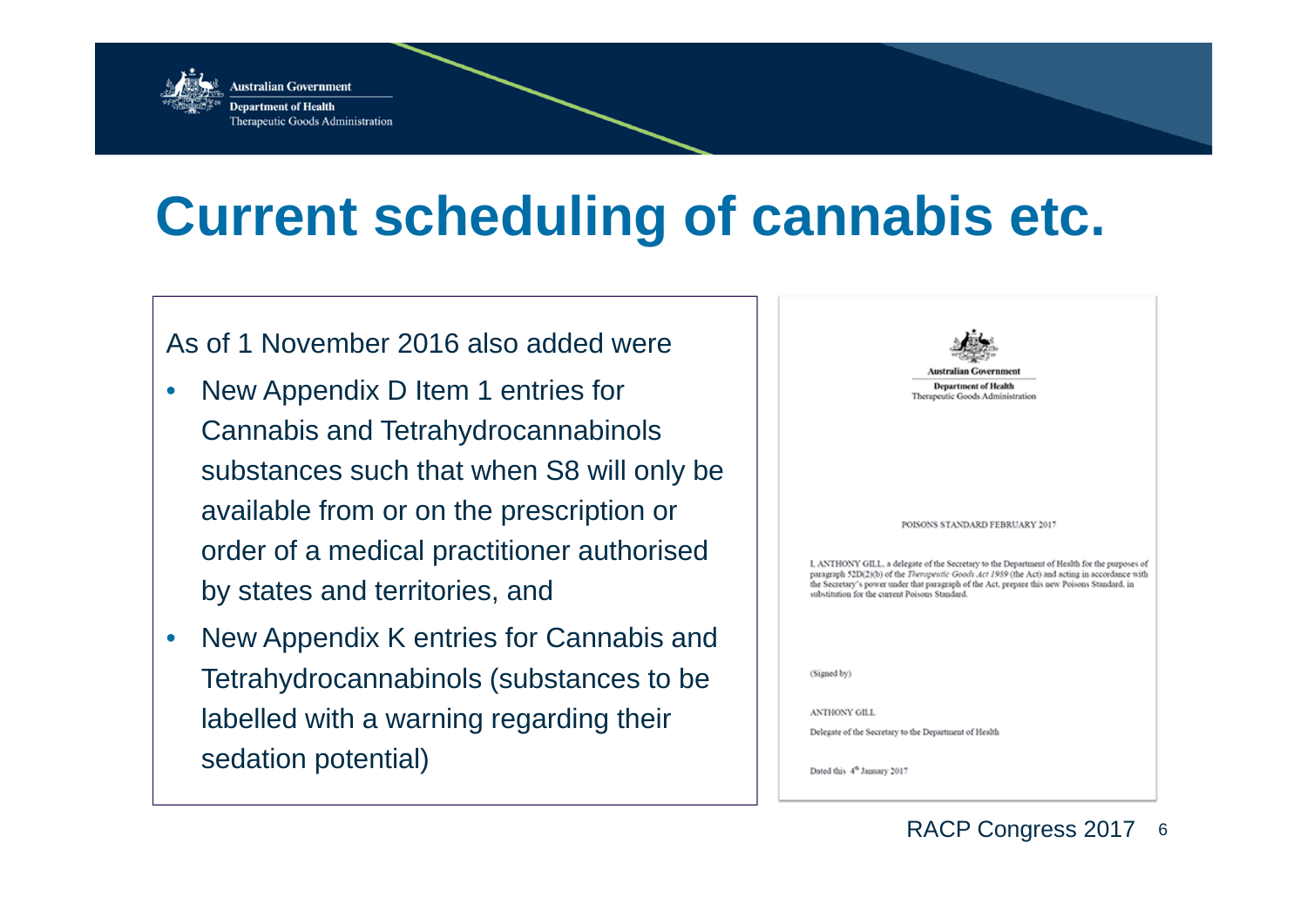

### **Implications of current scheduling**

- Cannabidiol
	- Schedule 4
	- Requirement for state approvals in QLD and TAS, and VIC in certain circumstances
- Schedule 8 Cannabis and THCs
	- **Links and Committee**  Require state/territory S8 and/or medicinal cannabis approvals as applicable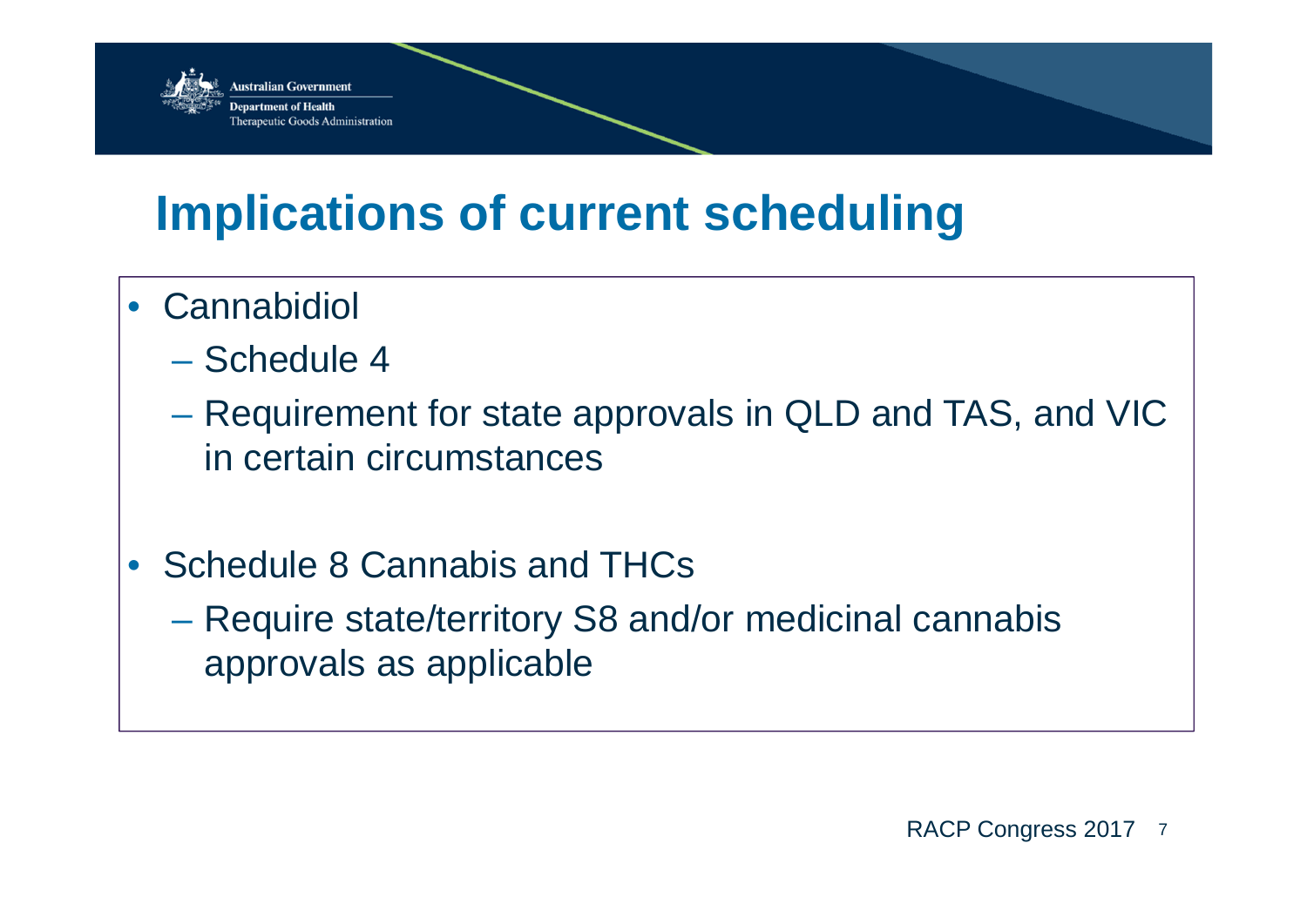

### **Access history relating to** *Therapeutic Goods Act 1989*

Prior to 1 November 2016 access was restricted as:

- $\bullet$  S9 substances are **Prohibited Substance** – Substances which may be abused or misused, the manufacture, possession, sale or use of which should be prohibited by law except when required for medical or scientific research, or for analytical, teaching or training purposes with approval of Commonwealth and/or State or Territory Health **Authorities**
- $\bullet$  TGA legislation does not allow products containing S9 substances to be accessed through SAS Category A.
- • States and territories had various abilities to approved S9 containing products to be used, if at all.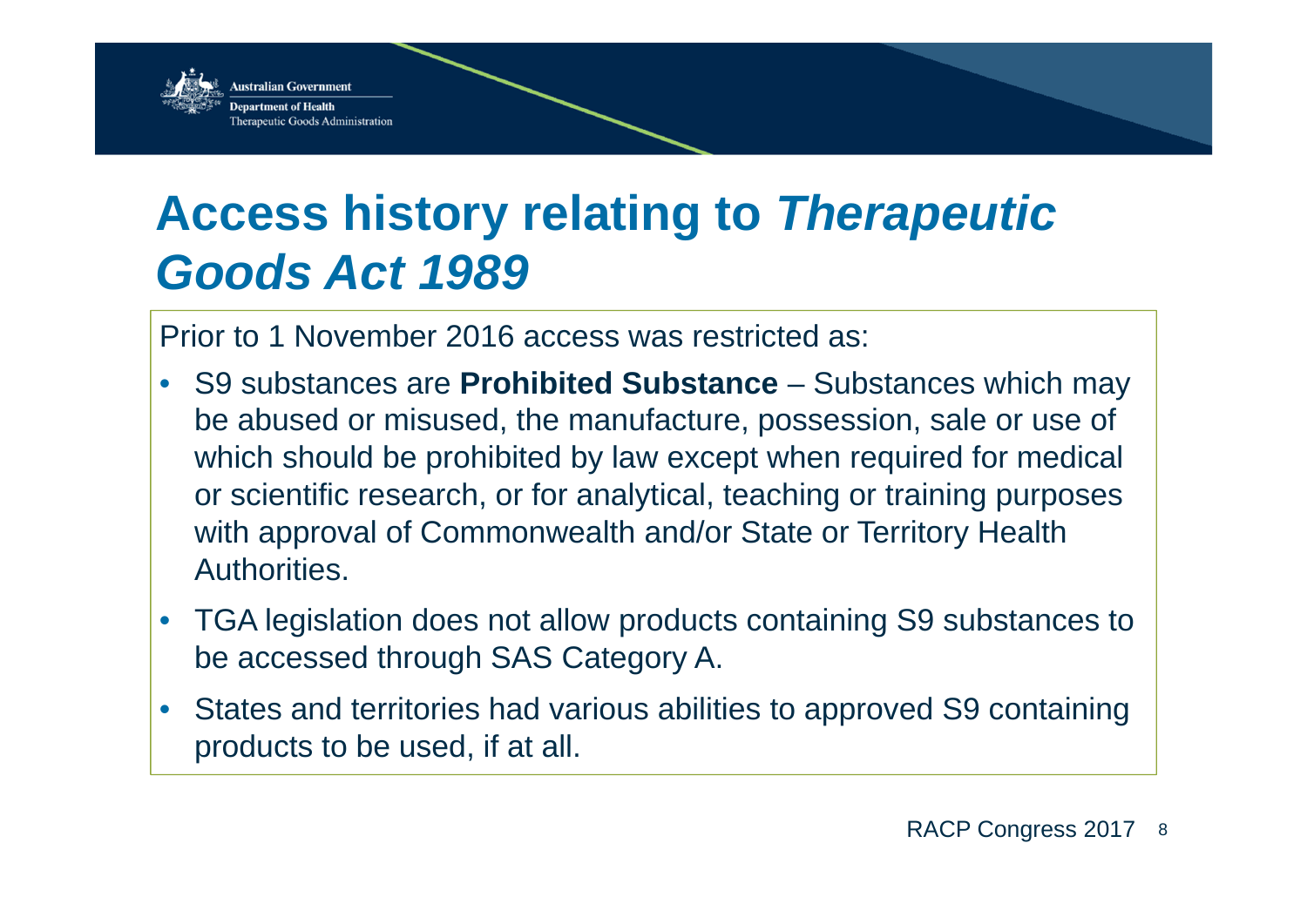

### **Access related history**

*Narcotic Drugs Act 1967* amendments passed in Commonwealth Parliament and in place from 29 February 2016 allowed cultivation, production and manufacture involving cannabis in order to deliver medicinal cannabis products.

Amendments had restrictions on how supply was allowed to occur such that could only be:

- i. supplied for the purposes of use in a clinical trial that is, or is likely to be, approved under the *Therapeutic Goods Act 1989* or notified to the Secretary under that Act; or
- ii. otherwise supplied in accordance with an **approval or authority**  under the *Therapeutic Goods Act 1989*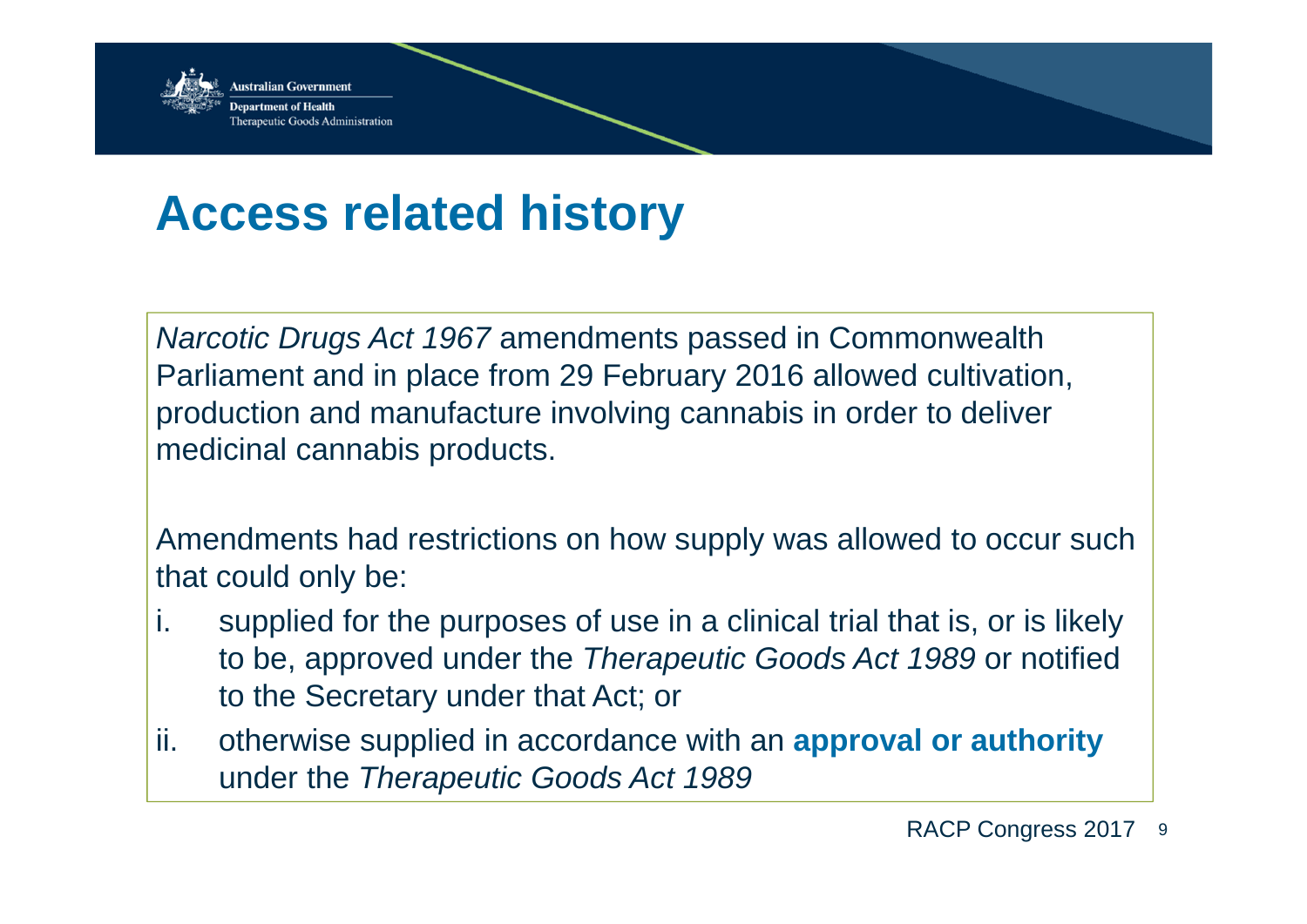

#### **Access under TG legislation**

#### **Amended 1 November 2016**

- • Therapeutic Good Regulations were amended as of 1 November 2016 to align with Narcotic Drugs Act amendments as scheduling had changed
- $\bullet$  Amendments removed use of SAS Category A for '*medicines that contain a substance covered by any of the following entries in the Poisons Standard:* 
	- *(a) the entry for cannabidiol in Schedule 4;*
	- *(b) the entry for cannabis in Schedule 8;*
	- *(c) the entry for dronabinol in Schedule 8;*
	- *(d) the entry for nabilone in Schedule 8;*
	- *(e) the entry for nabiximols in Schedule 8;*
	- *(f) the entry for tetrahydrocannabinols in Schedule 8;*

*(g) an entry in Schedule 9***.' Note this was no change**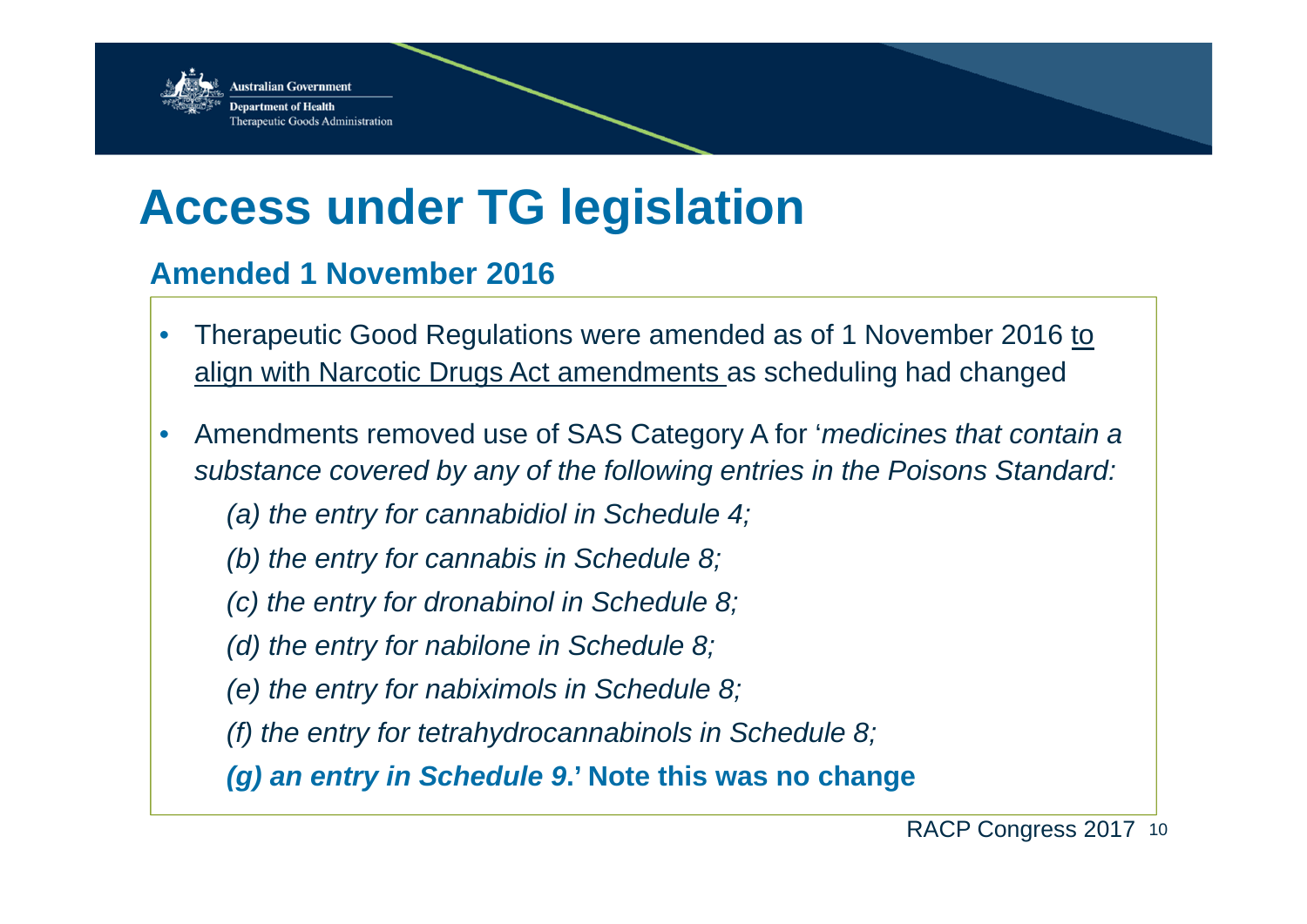

#### **Access under TG legislation**

**Amended 1 November 2016**

Amendments also tightened access in line with scheduling and removed ability to use some of the exemptions in Schedules 5 and 5A of Therapeutic Goods Regulations:

- $\bullet$  Personal importation of goods
	- Can not be used if contain a substance of a kind covered by any of the following entries in Schedule 8 to the Poisons Standard:
		- I.cannabis;
		- II. dronabinol;
		- III. nabilone;
		- IV. tetrahydrocannabinols;
- • Extemporaneous compounding – cannot use exemption for not being on the ARTG aligned with that for SAS Category A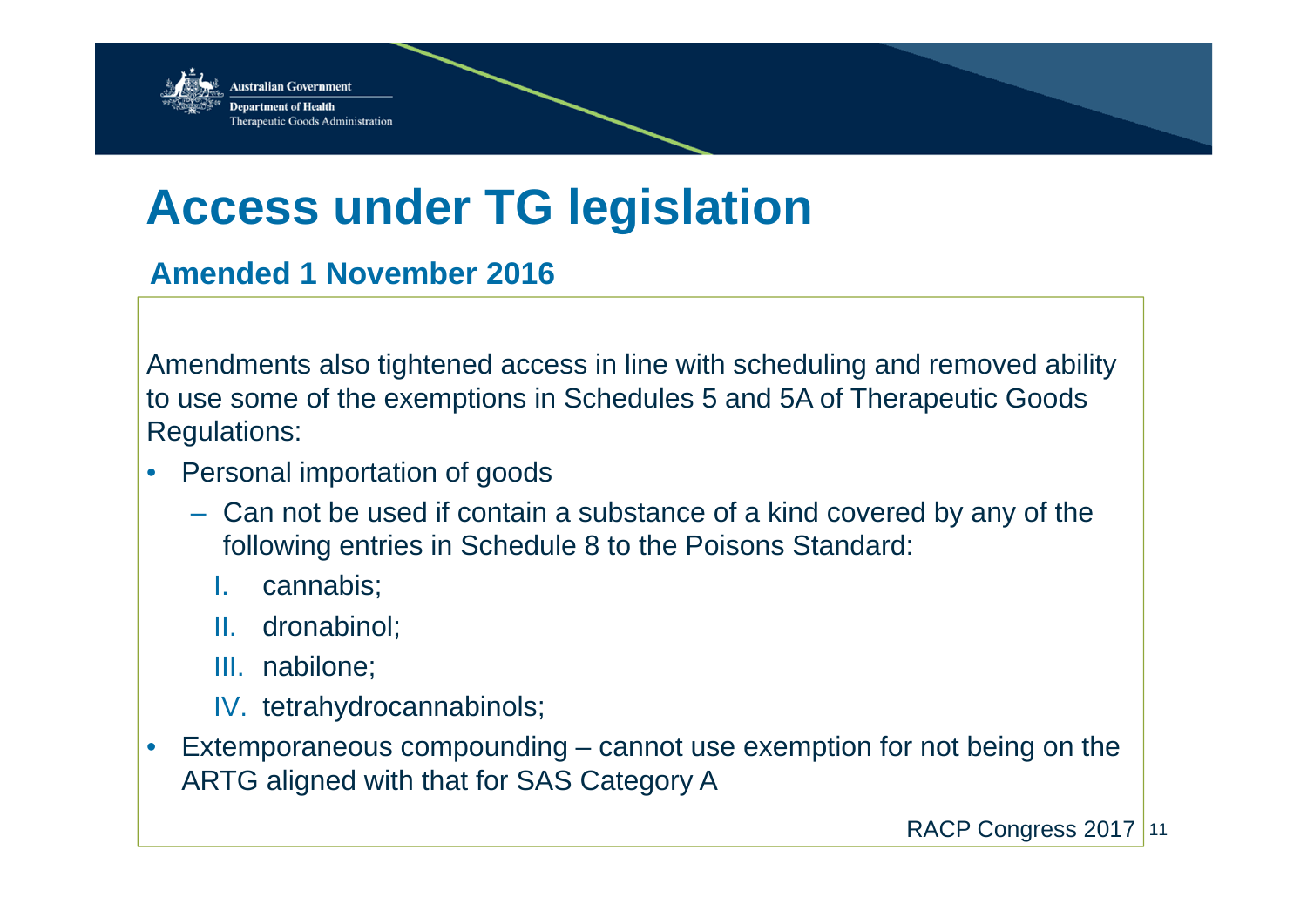

#### **Current access allowed under TG legislation**

- • Access under TG legislation is allowed, if approved, via:
	- Clinical trials

•

- SAS Category B
- Authorised Prescriber
- Access to medicinal cannabis products
	- No ARTG product available (SATIVEX® is approved but Australian product is not being supplied)
	- All need to be imported and then requirements of the Customs (Prohibited Imports) Regulations 1956 apply – administered by Office of Drug Control in Department.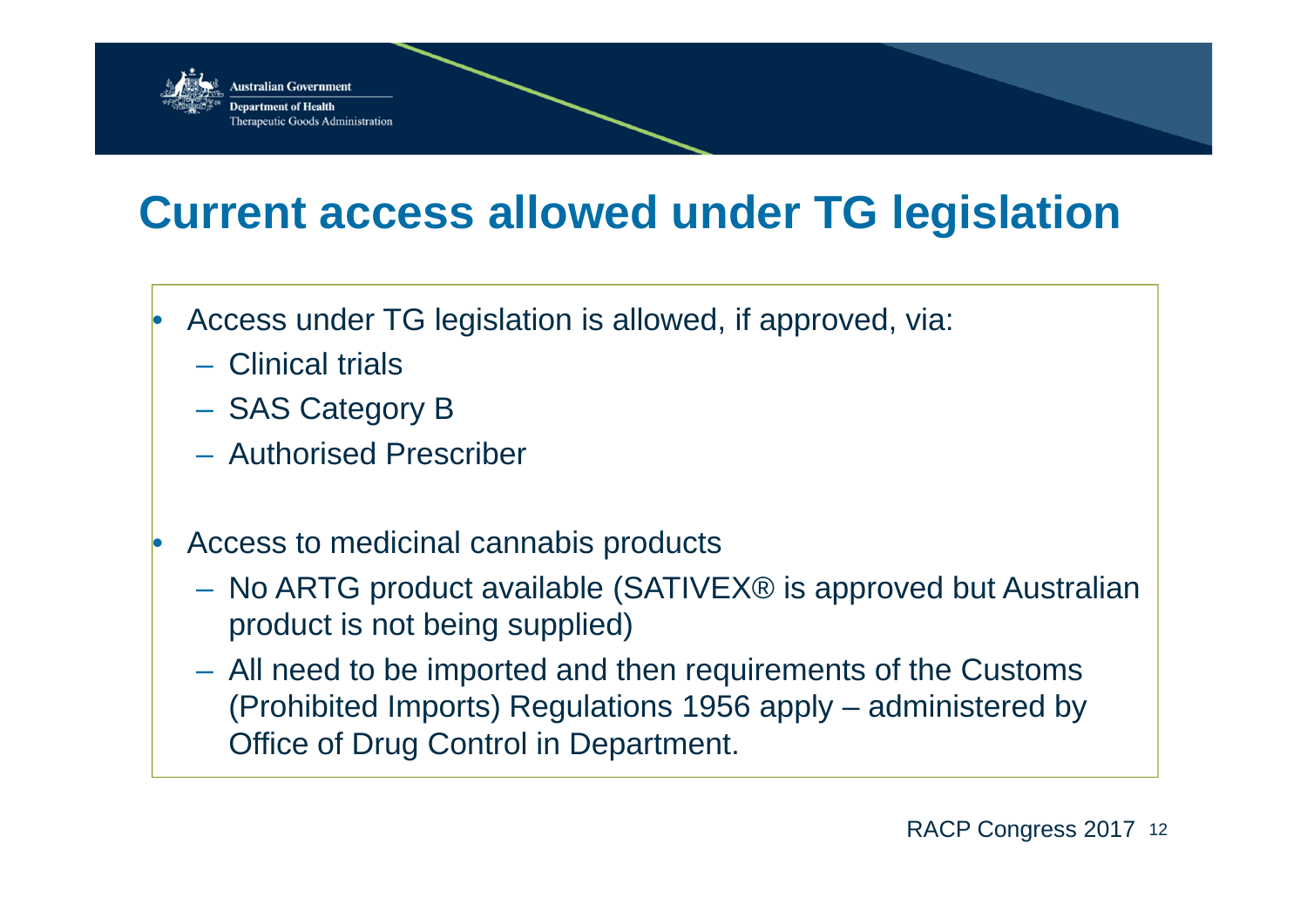

**Department of Health** Therapeutic Goods Administration

### Details of SAS and AP access



RACP Congress 2017 <sup>13</sup>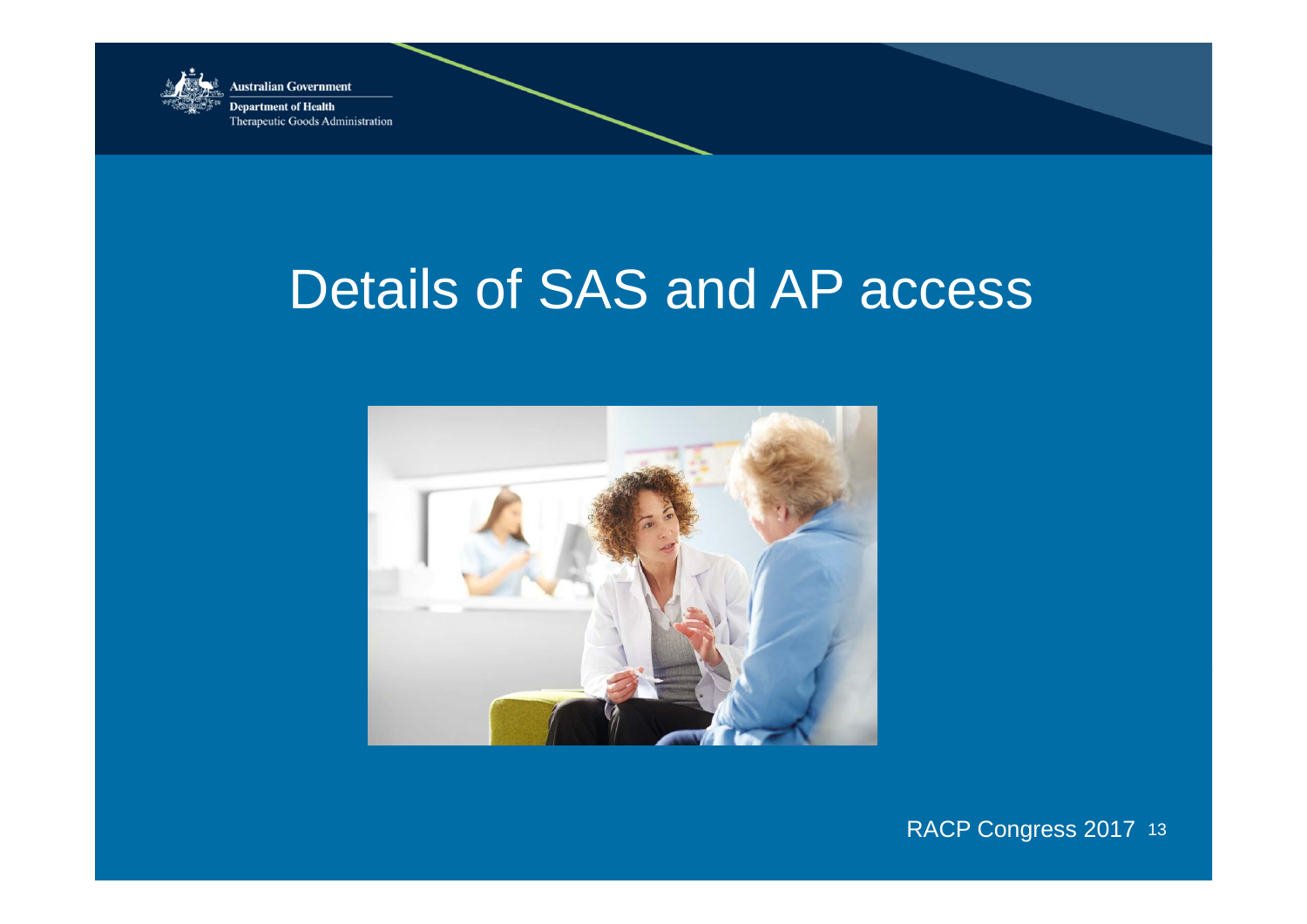

#### **Access assistance for doctors**

#### Access to medicinal cannabis products in Australia

Resource for doctors







RACP Congress 2017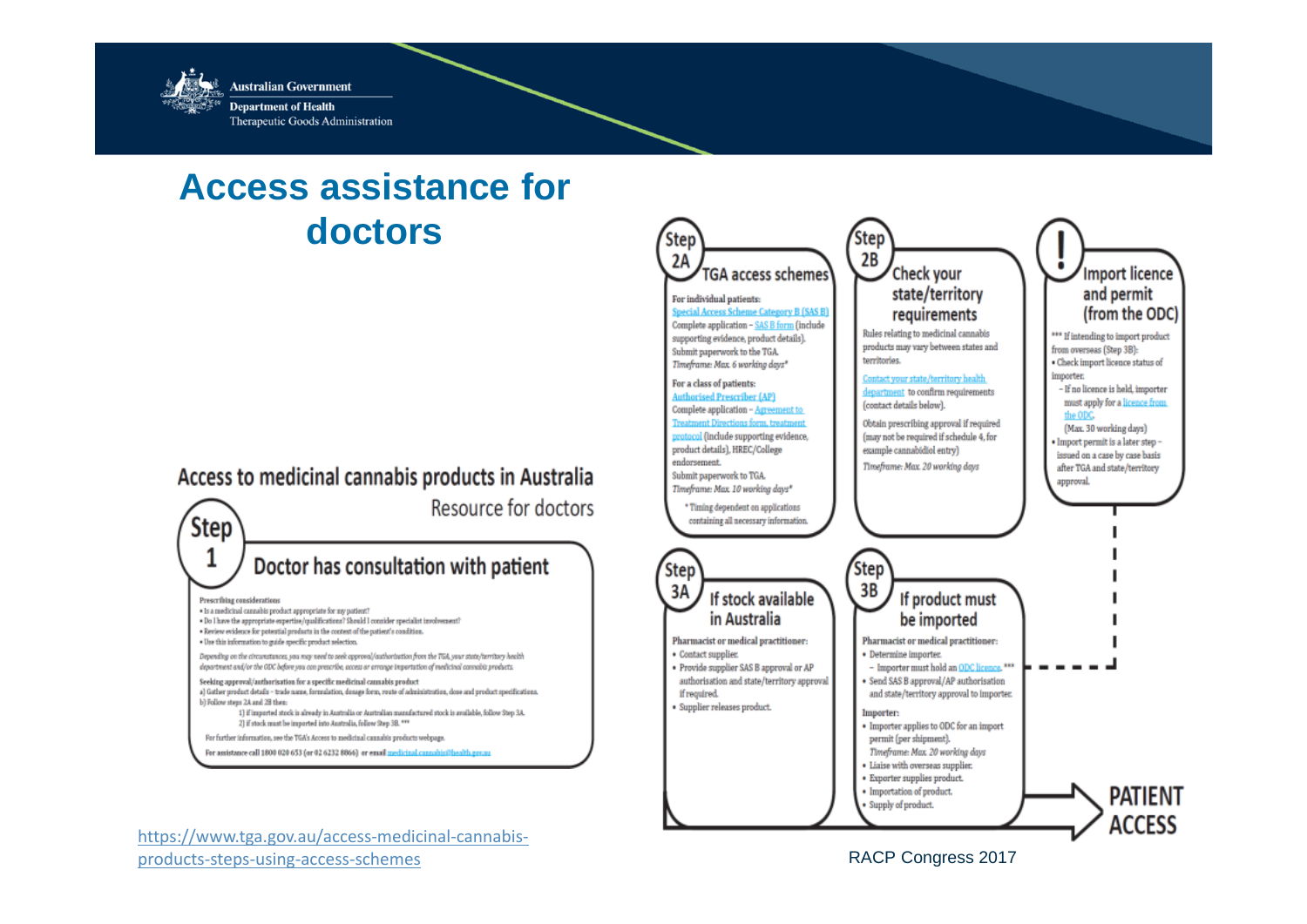

### **Criteria for SAS Category B and Authorised Prescriber**

The criteria used by delegates in deciding whether to approve supply through Authorised Prescriber or SAS Cat B in the current guidance documents on AP and SAS are:

- •The patient/patients
- $\bullet$ The product
- •The prescriber

Note that this information is required for all SAS B or Authorised Prescriber applications for any unapproved medicine or device.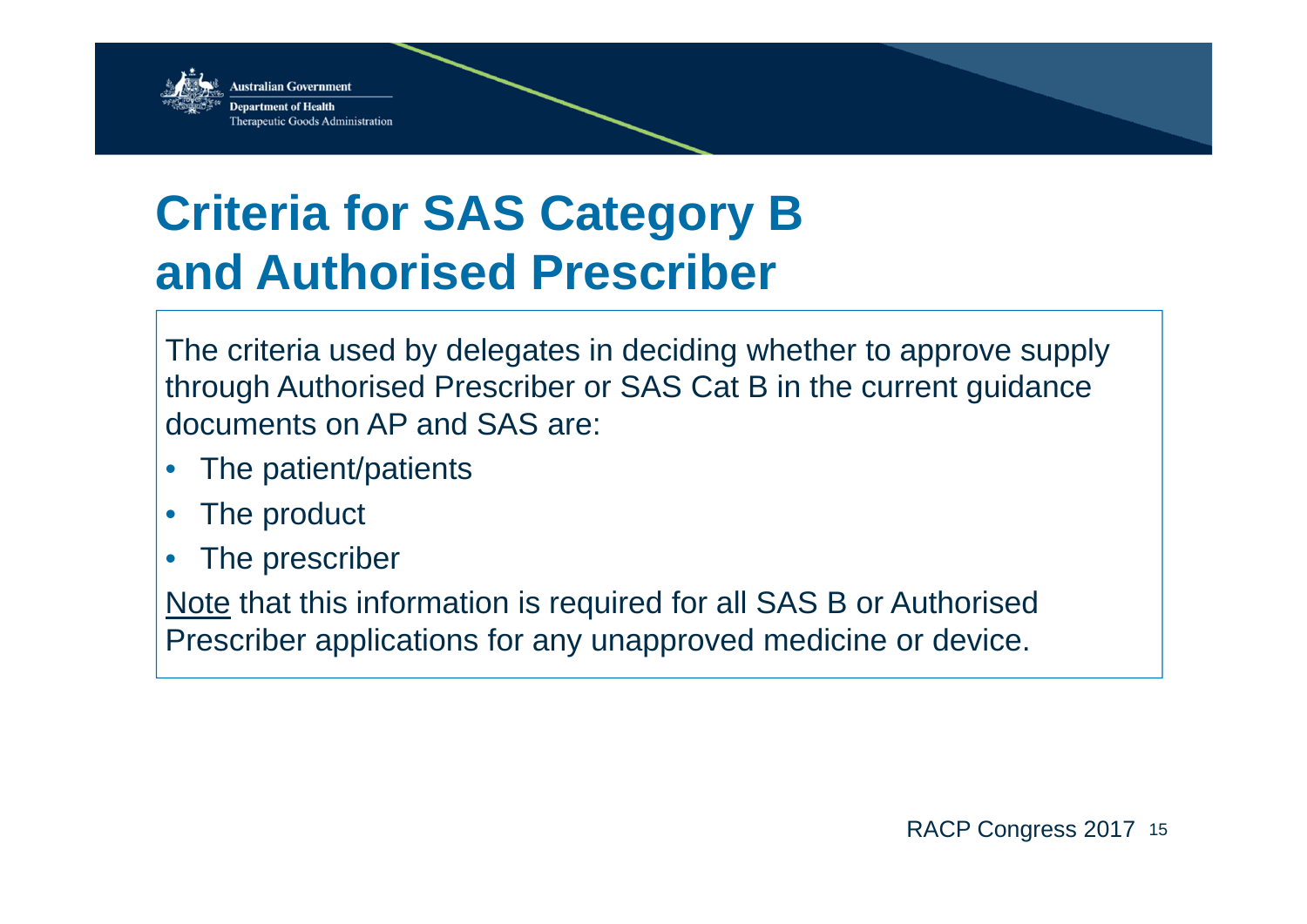

#### **Authorised Prescribers**



To be an Authorised Prescriber the medical practitioner must have:

- • the training and expertise appropriate for the condition being treated and the proposed use of the product;
- • the Authorised Prescriber must be able to best determine the needs of the patient; and
- •to monitor the outcome of therapy.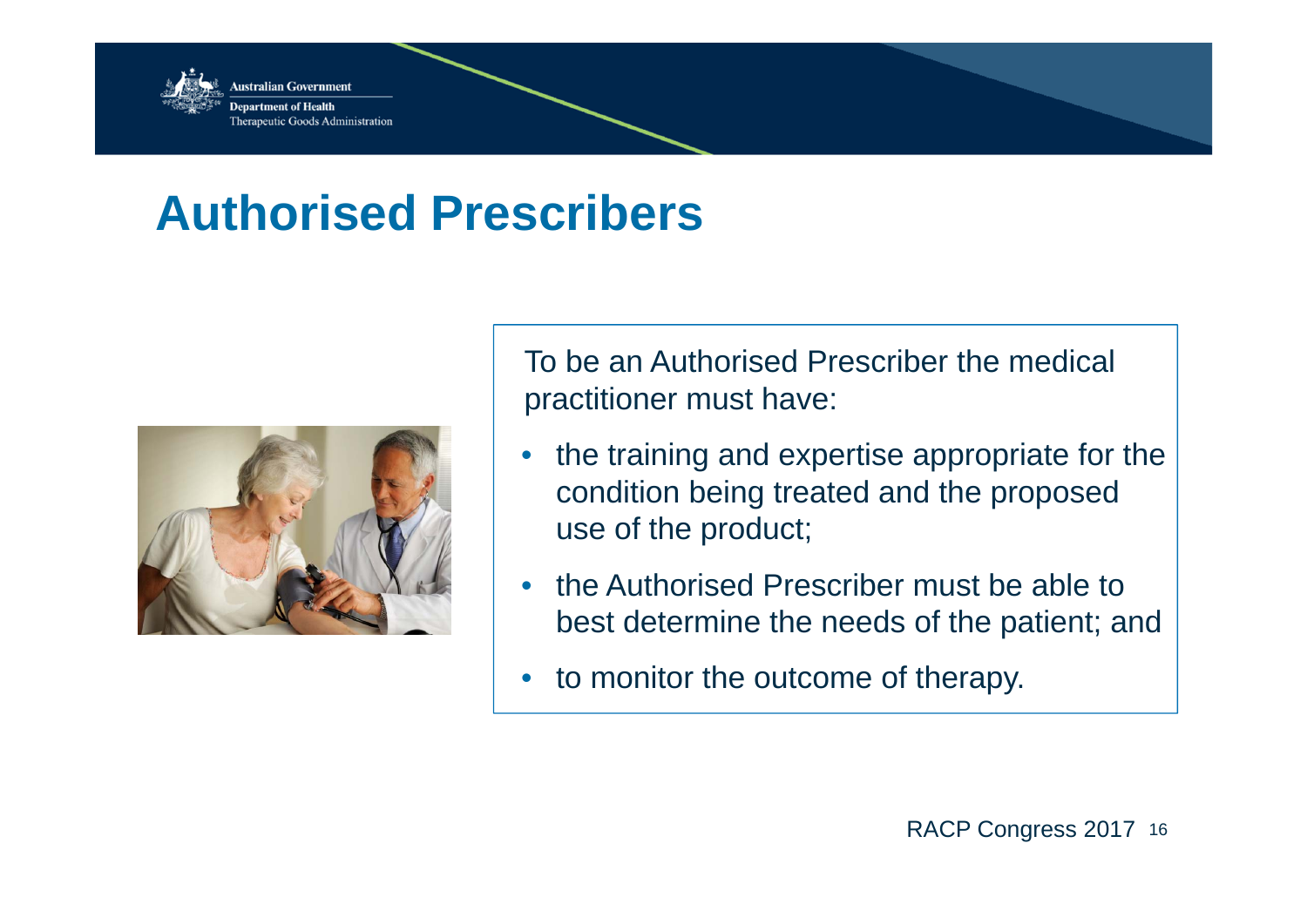

### **Patient criteria**

#### **Patient details**

- •Patient information
- • Diagnosis and what is the indication being treated by the unapproved product

**Clinical Justification** - this should include an outline of:

- •The seriousness of the condition; and
- • Details of past treatment - If other approved treatments are available, the applicant will need to justify the use of the unapproved product in preference to those treatments.
- • It is important for the justification to balance the availability of approved therapies against the seriousness of the patient's medical condition and to include an appraisal of the expected benefits from the use of the unapproved product.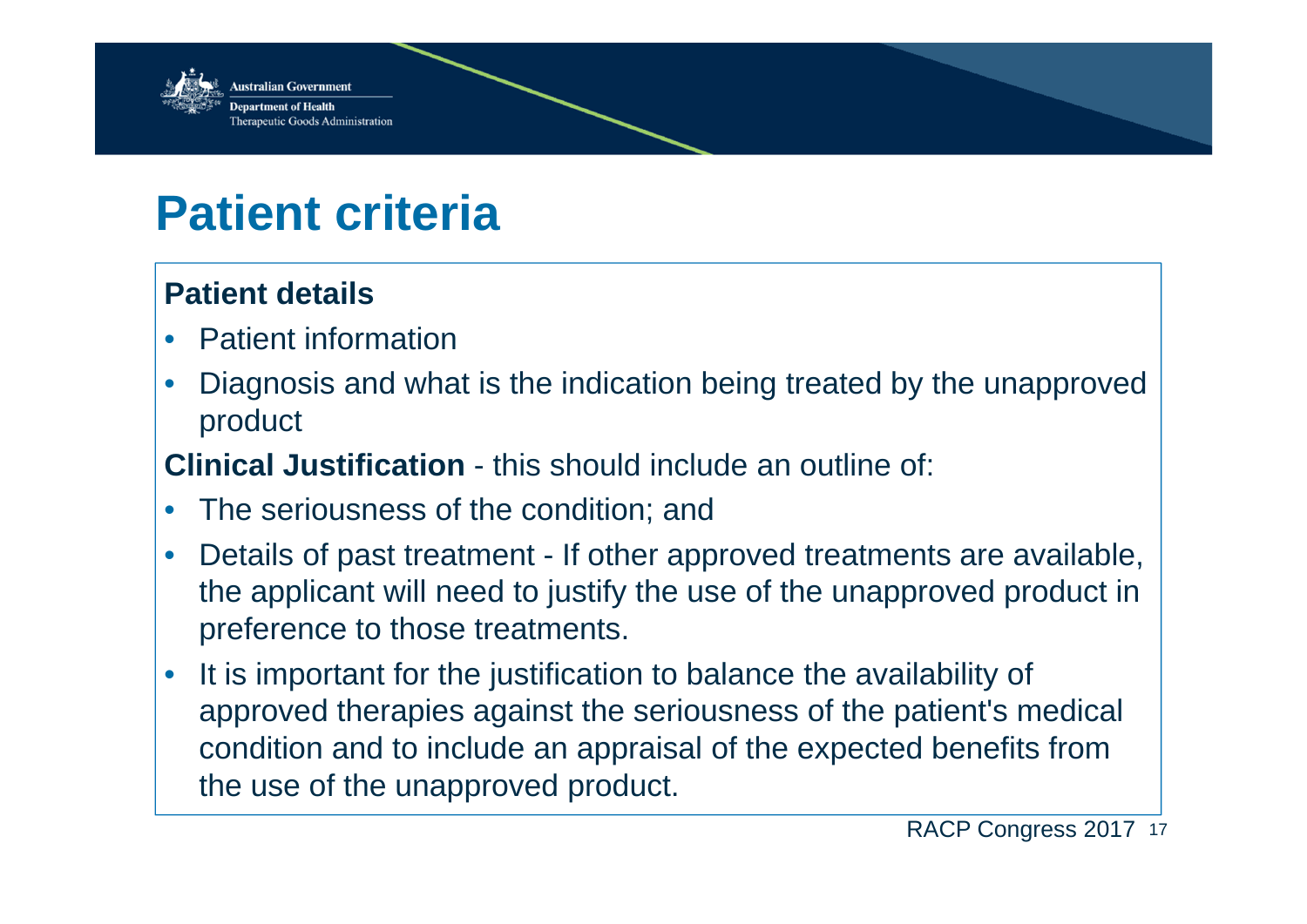

#### **Product details**

- $\bullet$ Trade name
- $\bullet$ Active ingredients
- $\bullet$ Dosage Form e.g. capsule
- $\bullet$ • Route of administration
- $\bullet$ Name of the sponsor
- $\bullet$ Schedule in SUSMP
- $\bullet$  Declaration of conformity with the *Standard for Medicinal Cannabis*  (TGO 93)
- $\bullet$ Ancillary dosing aids (if applicable)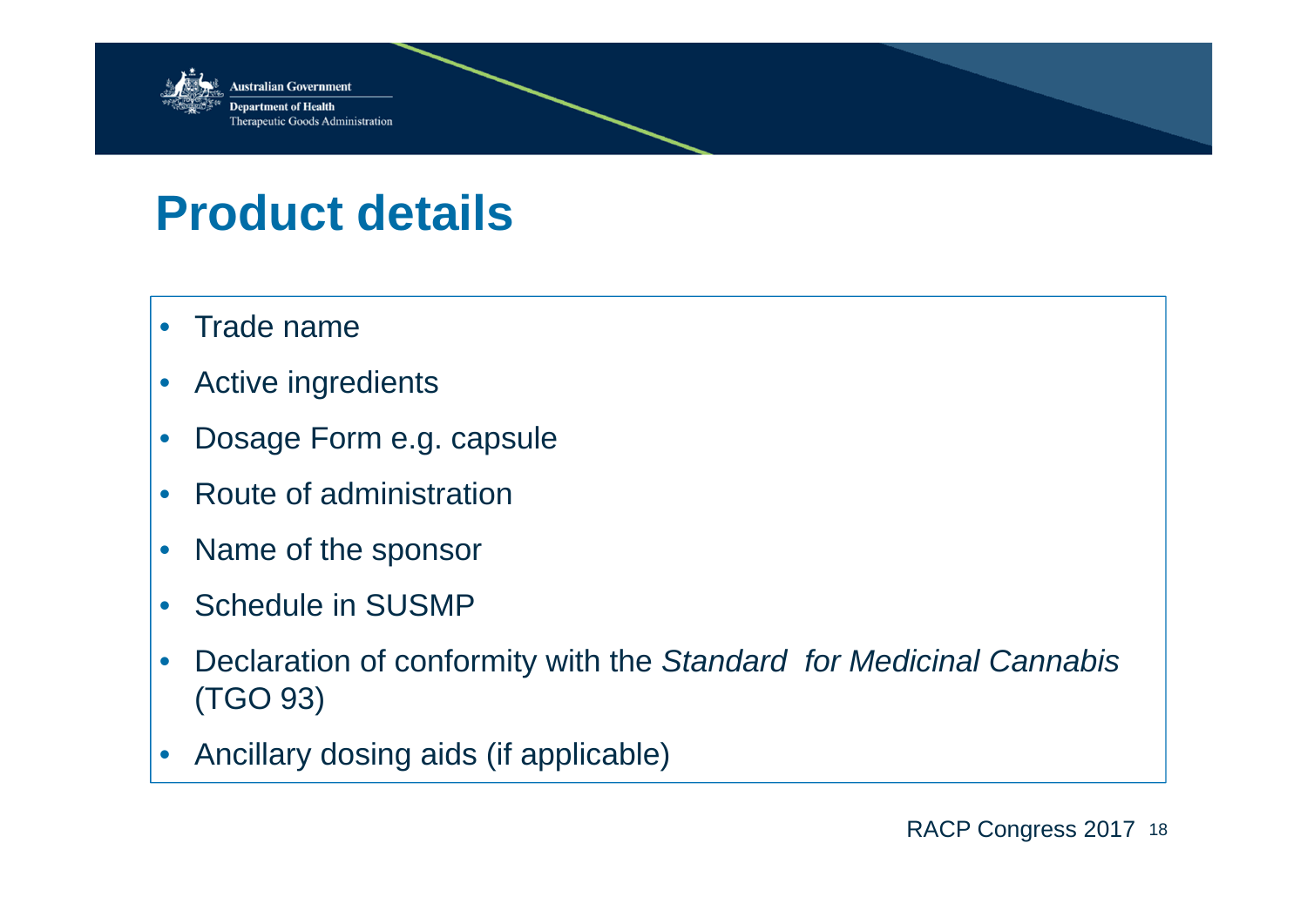

#### **Product details contd.**

#### **Administration details**:

- •Dosage
- $\bullet$ Route or method of administration
- $\bullet$ Duration of treatment

#### **Monitoring Details**:

- $\bullet$ Efficacy of the treatment
- •Adverse events/reactions

#### **Efficacy/safety data:**

- $\bullet$  Human studies to demonstrate efficacy and safety data sufficient to support the proposed use of the actual product being requested, including dosage and route of administration
- $\bullet$  Level of evidence required will depend on the seriousness of the condition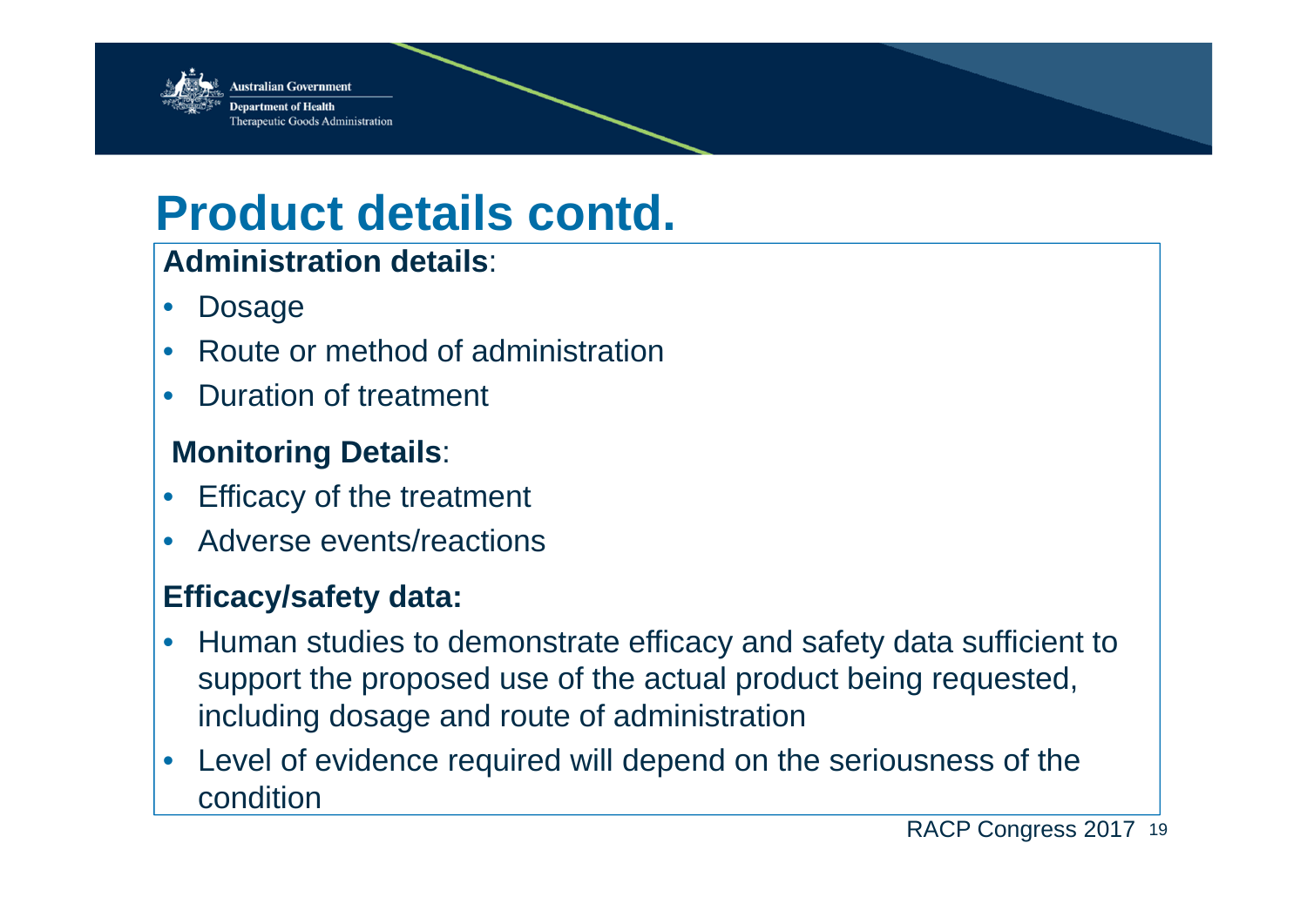

#### **Prescriber Details**

- • Doctor with qualifications and/or expertise appropriate to the condition being treated and the proposed use of the product
- • If the prescriber is not a specialist then TGA would expect a specialist report from the appropriate specialist on suitability of the product requested for the patient
- $\bullet$  Information that the prescriber is either approved or is applying for approval to prescribe medicinal cannabis by the State/Territory in which he/she practices or where the patient resides
- • Ethics Committee/Specialist College endorsement for Authorised Prescriber applications.
- • Agreement to Treatment Directions for Authorised Prescriber applications **Prescriber applications RACP Congress 2017** 20

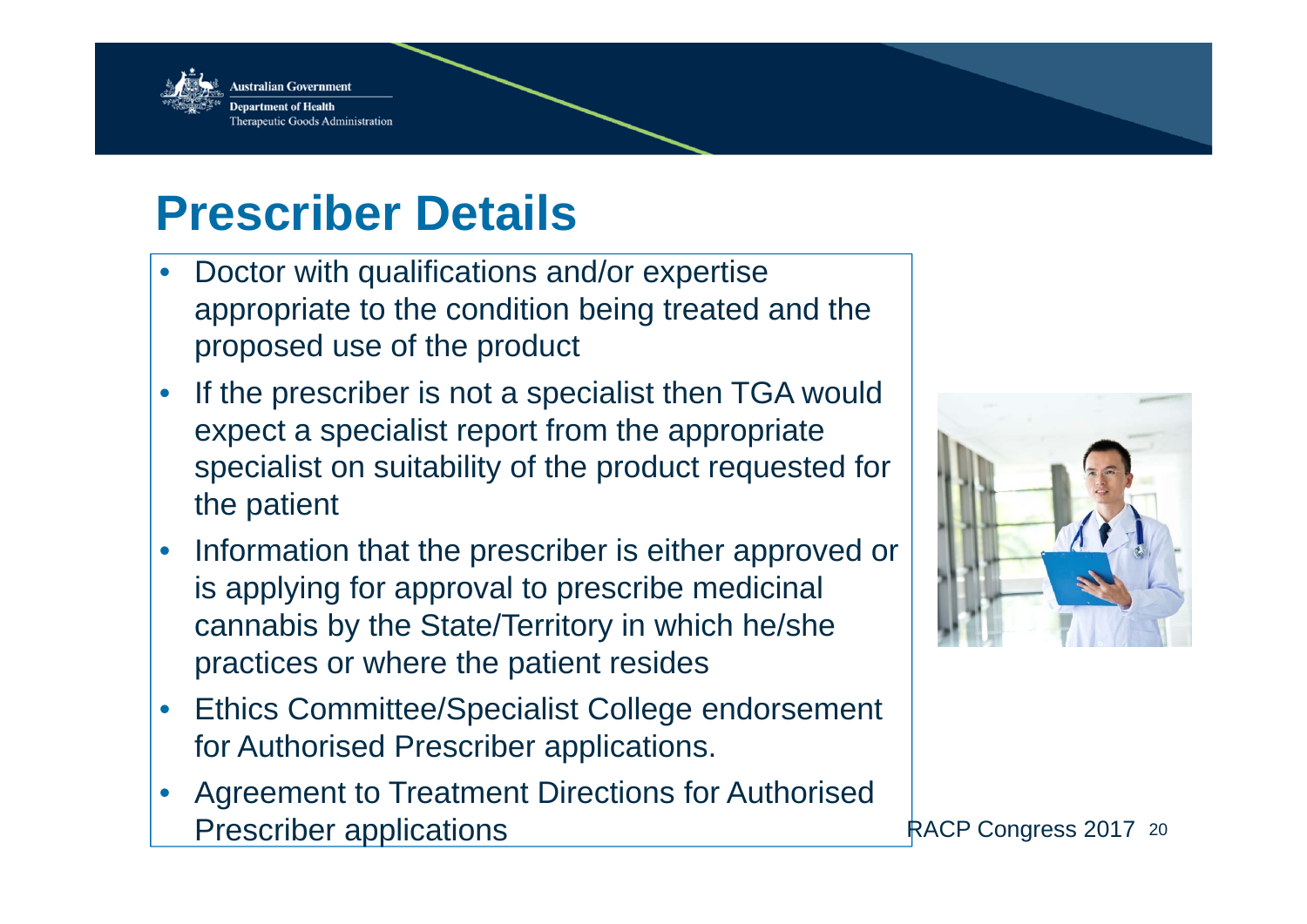

## **Interface with States and Territories**

RACP Congress 2017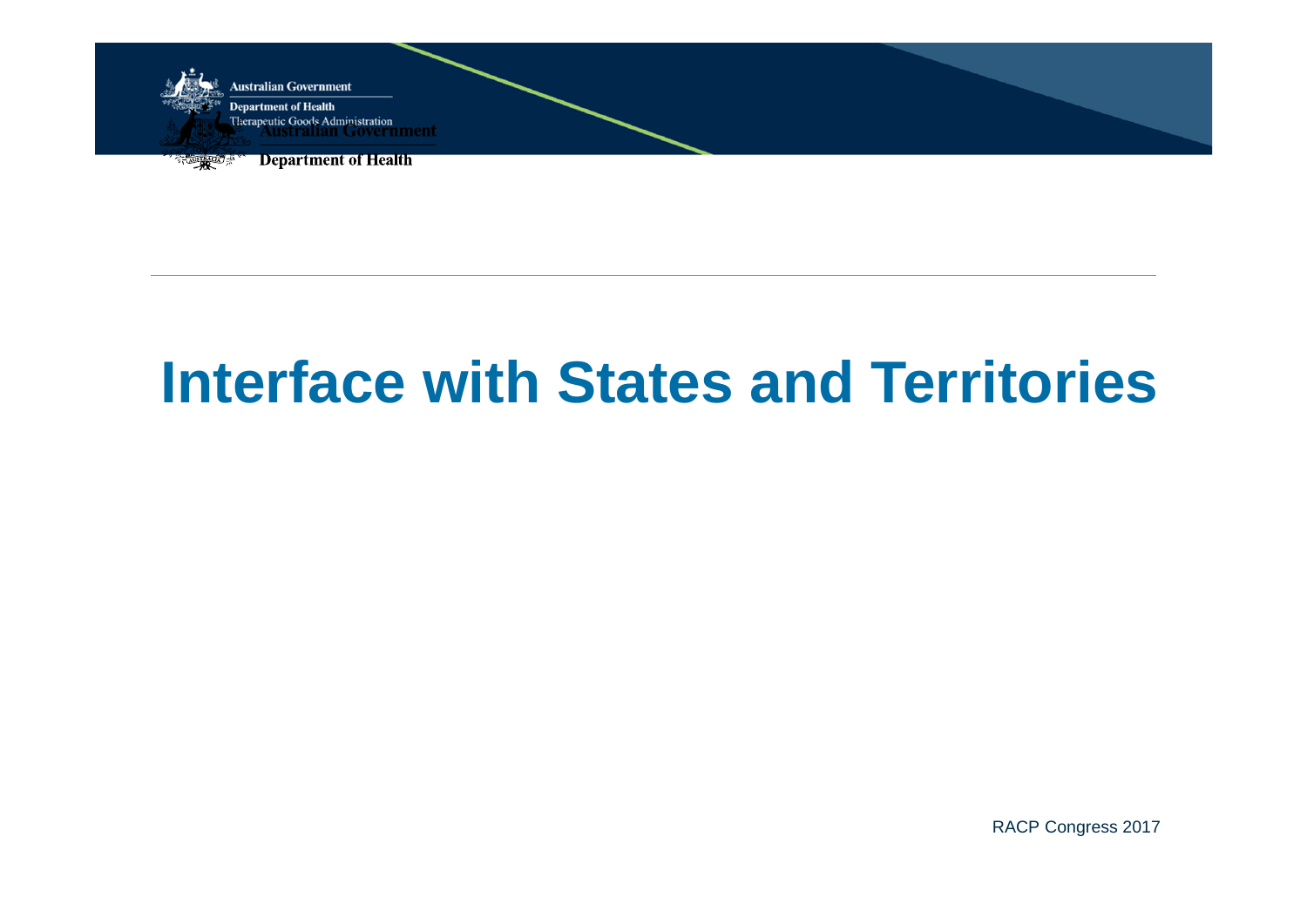

**Australian Government Department of Health** Therapeutic Goods Administration

#### **S8 Medicinal Cannabis Products**

| <b>State / Territory</b>                                                                            | <b>Specialists</b> | <b>GPs</b>                                                                                        | <b>Process</b>             |
|-----------------------------------------------------------------------------------------------------|--------------------|---------------------------------------------------------------------------------------------------|----------------------------|
| <b>ACT</b>                                                                                          | Yes                | Yes with specialist support                                                                       | <b>Specific process</b>    |
| QLD - patient class (similar to TGA's AP)                                                           | Yes                | <b>No</b>                                                                                         | <b>Specific process</b>    |
| QLD - single patient (similar to TGA's<br>SASB)                                                     | <b>Yes</b>         | <b>Yes</b>                                                                                        | <b>Specific process</b>    |
| <b>NSW</b>                                                                                          | <b>Yes</b>         | Yes with specialist support                                                                       | <b>Specific process</b>    |
| VIC - Eligible patient - Currently children<br>with intractable epilepsy (under Vic<br>legislation) | Yes                | Initial application must be made<br>by specialist then GP can help<br>prescribe ongoing treatment | <b>Specific process</b>    |
| VIC - Exceptional circumstances (under<br><b>Vic legislation)</b>                                   | <b>Yes</b>         | <b>Yes</b>                                                                                        | <b>Specific process</b>    |
| VIC - General Schedule 8 (imported or<br>non VIC manufacture)                                       | <b>Yes</b>         | <b>Yes</b>                                                                                        | <b>Standard S8 process</b> |
| <b>TAS</b>                                                                                          | Yes                | <b>No</b>                                                                                         | <b>Specific process</b>    |
| <b>SA standard</b>                                                                                  | <b>Yes</b>         | Yes with specialist support                                                                       | <b>Standard S8 process</b> |
| WA - notification (similar to TGA's AP)                                                             | <b>Yes</b>         | Initial application must be made<br>by specialist then GP can help<br>prescribe ongoing treatment | <b>Specific process</b>    |
| <b>WA - authorisation (similar to TGA's</b><br>SASB)                                                | <b>Yes</b>         | Yes with specialist support                                                                       | <b>Specific process</b>    |
| <b>NT</b>                                                                                           | <b>Yes</b>         | Initial application must be made<br>by specialist then GP can help<br>nreccribe ongoing treatment | <b>Standard S8 process</b> |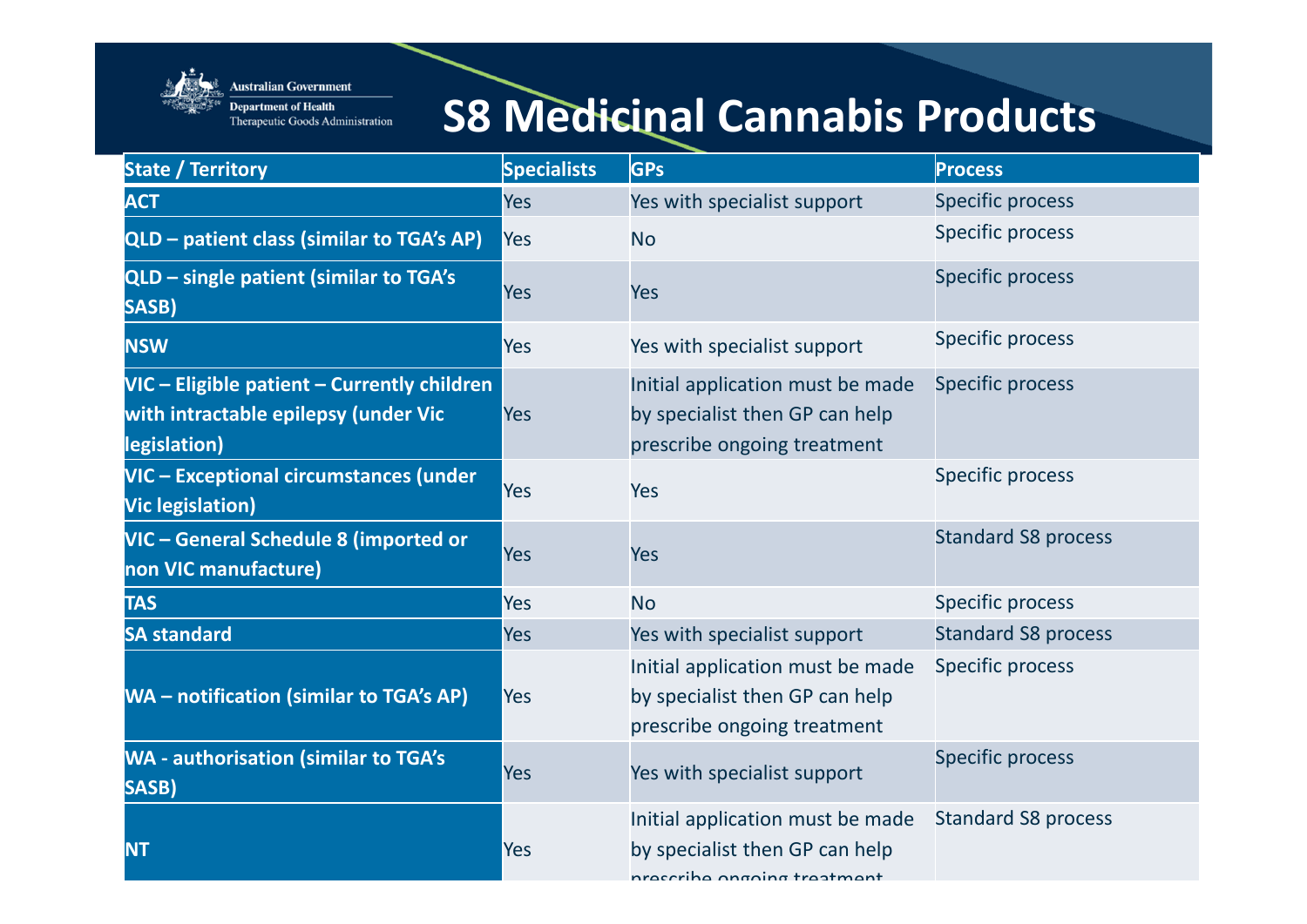

#### **State/Territory prescribers – S4 products**

| <b>State / Territory</b>                                                                                             | <b>Specialists</b> | <b>GPs</b>                                                                                              | <b>Process</b>          |
|----------------------------------------------------------------------------------------------------------------------|--------------------|---------------------------------------------------------------------------------------------------------|-------------------------|
| QLD - patient class                                                                                                  | <b>Yes</b>         | Not eligible for this<br>pathway                                                                        | Specific process        |
| $QLD - single patient$                                                                                               | <b>Yes</b>         | <b>Yes</b>                                                                                              | Specific process        |
| <b>TAS</b>                                                                                                           | <b>Yes</b>         | Not eligible to prescribe                                                                               | <b>Specific process</b> |
| VIC - Eligible patient -<br><b>Currently children with</b><br>intractable epilepsy (under<br><b>Vic legislation)</b> | <b>Yes</b>         | Initial application must<br>be made by specialist<br>then GP can help<br>prescribe ongoing<br>treatment | Specific process        |
| VIC-Exceptional<br>circumstances (under Vic<br>legislation)                                                          | <b>Yes</b>         | <b>Yes</b>                                                                                              | <b>Specific process</b> |

RACP Congress 2017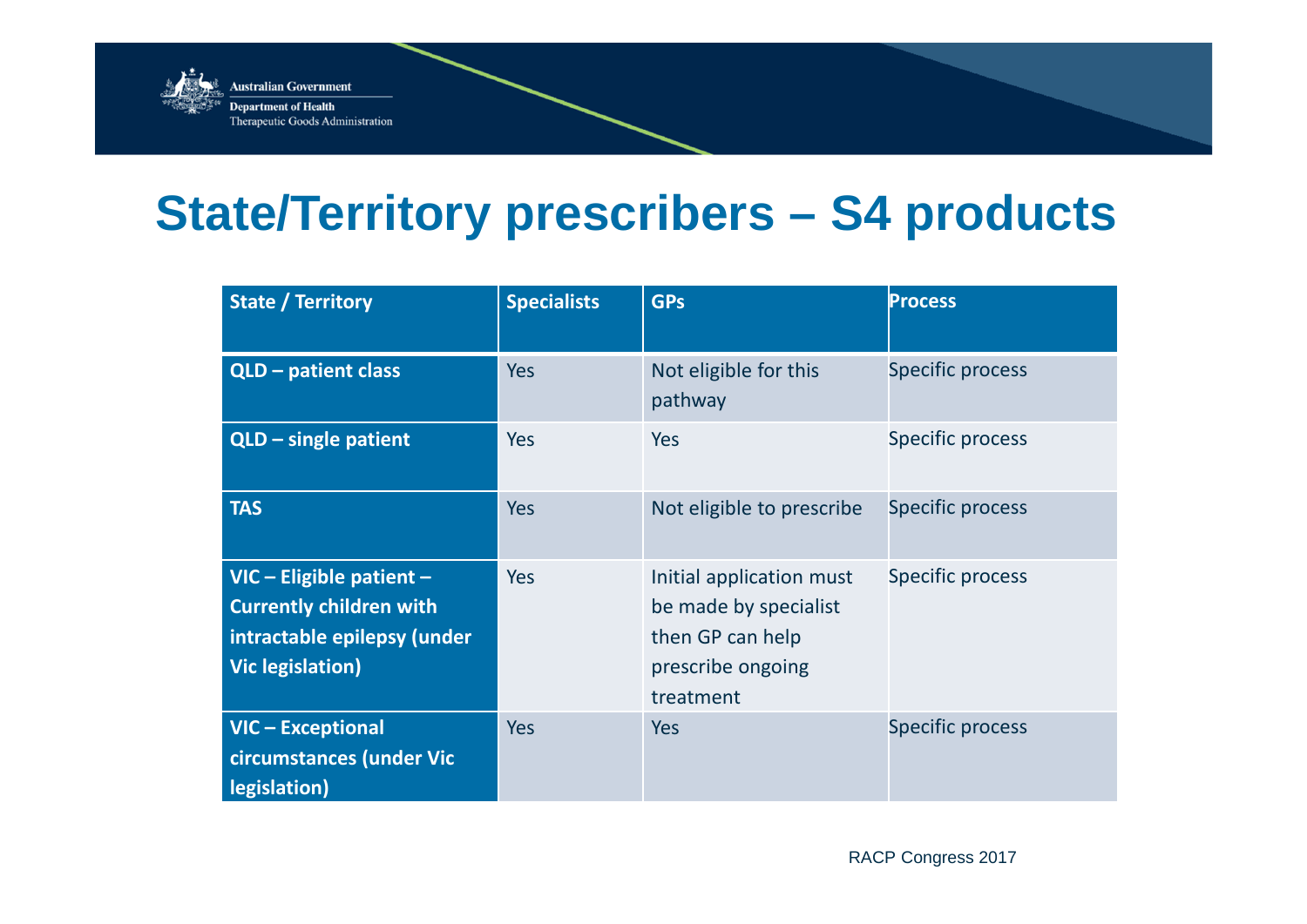

### **Assistance for Doctors re SAS B and AP**

Medicinal Cannabis Section at TGA

- call 1800 220 007 (or 02 6232 8866), or
- Access to medicinal cannabis products https://www.tga.gov.au/access-medicinal-cannabisproducts
- Access to medicinal cannabis products: steps to using access schemes - https://www.tga.gov.au/accessmedicinal-cannabis-products-steps-using-access-schemes
- email to: medicinal.cannabis@health.gov.au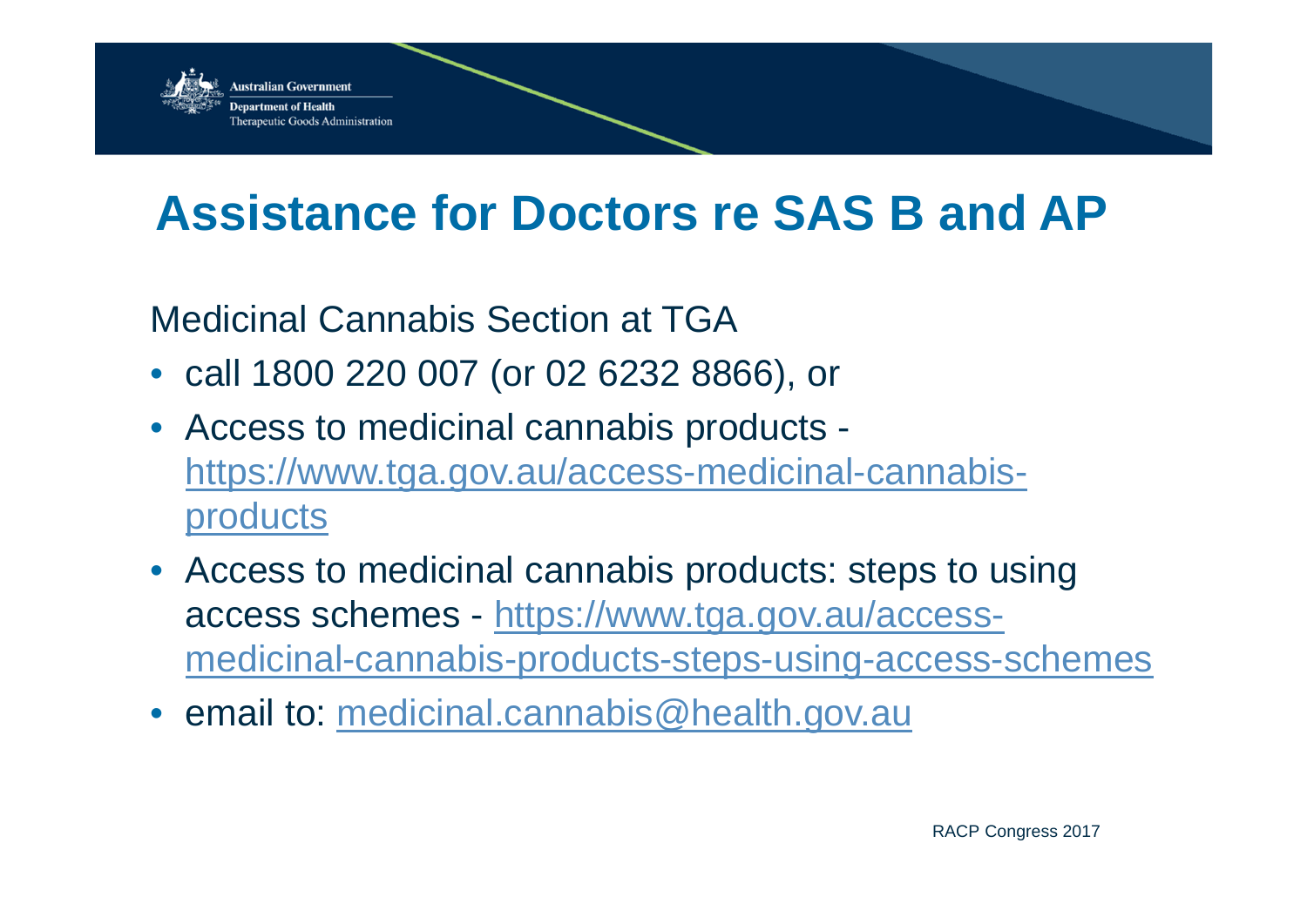

**Department of Health** Therapeutic Goods Administration

# **Questions?**



RACP Congress 2017 <sup>25</sup>